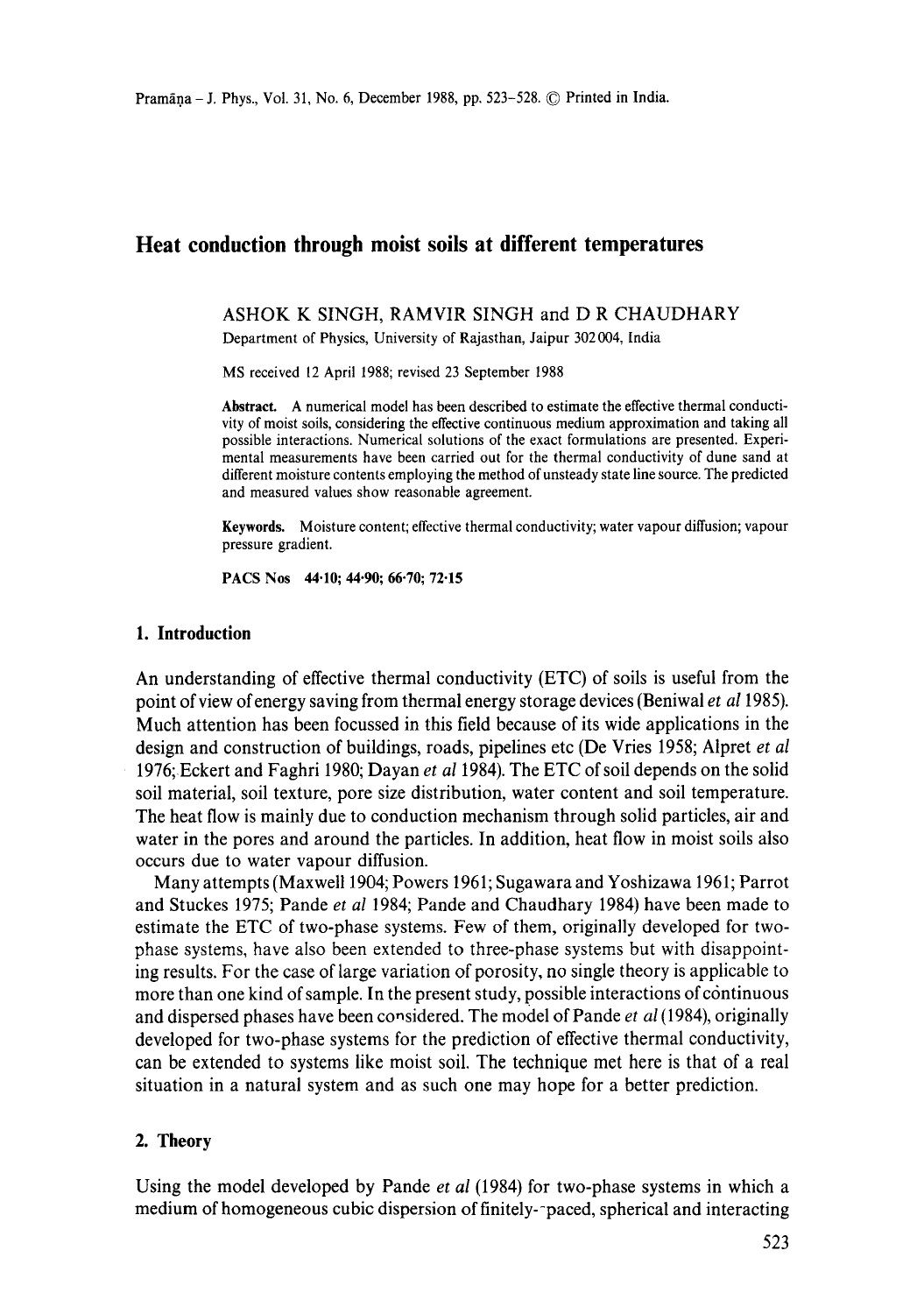solid particles of phase  $\lambda_s$  has been considered in the continuous phase  $\lambda_a$  (air). In the case of loose materials none of the phases provides continuous matrix because such a multiphase medium has a large porosity range. The equations obtained do not also correspond to a real system. Here one can adopt the effective continuous medium (ECM) approach where equal volumes of solid and void occur in the system. A real system can be obtained by introducing small dispersions  $(\xi)$  of solid or gas phase in the ECM. By using the same procedure and the equations developed by Pande and Chaudhary (1984), the relevant equations up to the fourth neighbour are

$$
\lambda_{en} = \lambda_{ecm} (1 + 2.309 \xi_s^{2/3}),
$$
  
\n
$$
\lambda_{en} = \lambda_{ecm} (1 + 3.233 \xi_s^{2/3}),
$$
  
\n
$$
\lambda_{en} = \lambda_{ecm} (1 + 3.489 \xi_s^{2/3}),
$$
  
\n
$$
\lambda_{en} = \lambda_{ecm} (1 + 3.844 \xi_s^{2/3}),
$$
\n(1)

for  $\psi_s - 0.5 = \xi_s > 0$  and for the reverse case

$$
\lambda_{en} = \lambda_{ecm} (1 - 1.154 \xi_g^{2/3}),
$$
  
\n
$$
\lambda_{en} = \lambda_{ecm} (1 - 1.616 \xi_g^{2/3}),
$$
  
\n
$$
\lambda_{en} = \lambda_{ecm} (1 - 1.745 \xi_g^{2/3}),
$$
  
\n
$$
\lambda_{en} = \lambda_{ecm} (1 - 1.922 \xi_g^{2/3}),
$$
\n(2)

for  $\psi_g - 0.5 = \xi_g > 0$ , where  $\xi_s$  and  $\xi_g$  represent small dispersions of solid and gas phase respectively in ECM and  $\psi_s$  and  $\psi_q$  are volume fractions of solid and gas phase.

Following the approach of Pande and Chaudhary (1984) and taking all possible combinations of these expressions, a set of equations for effective thermal conductivity of ECM would be

$$
\lambda_{\text{ecm}} = 1.092(\lambda_g \lambda_s)^{1/2},
$$
\n
$$
\lambda_{\text{ecm}} = 1.054(\lambda_g \lambda_s)^{1/2},
$$
\n
$$
\lambda_{\text{ecm}} = 1.019(\lambda_g \lambda_s)^{1/2},
$$
\n
$$
\lambda_{\text{ecm}} = 0.896(\lambda_g \lambda_s)^{1/2},
$$
\n
$$
\lambda_{\text{ecm}} = 0.478(\lambda_g \lambda_s)^{1/2},
$$
\n
$$
\lambda_{\text{ecm}} = 0.445(\lambda_g \lambda_s)^{1/2},
$$
\n
$$
\lambda_{\text{ecm}} = 0.420(\lambda_g \lambda_s)^{1/2},
$$
\n
$$
\lambda_{\text{ecm}} = 0.315(\lambda_g \lambda_s)^{1/2},
$$

where  $\lambda_s$  and  $\lambda_g$  are the thermal conductivities of solid and gas phase respectively. We have dropped expressions which are imaginary.

## 2.1 *Thermal conductivity of moist soil*

When the volume fraction of water is zero, the soil is a two-phase system composed of solid and air. Gradual addition of water in the sample changes the thermal conductivity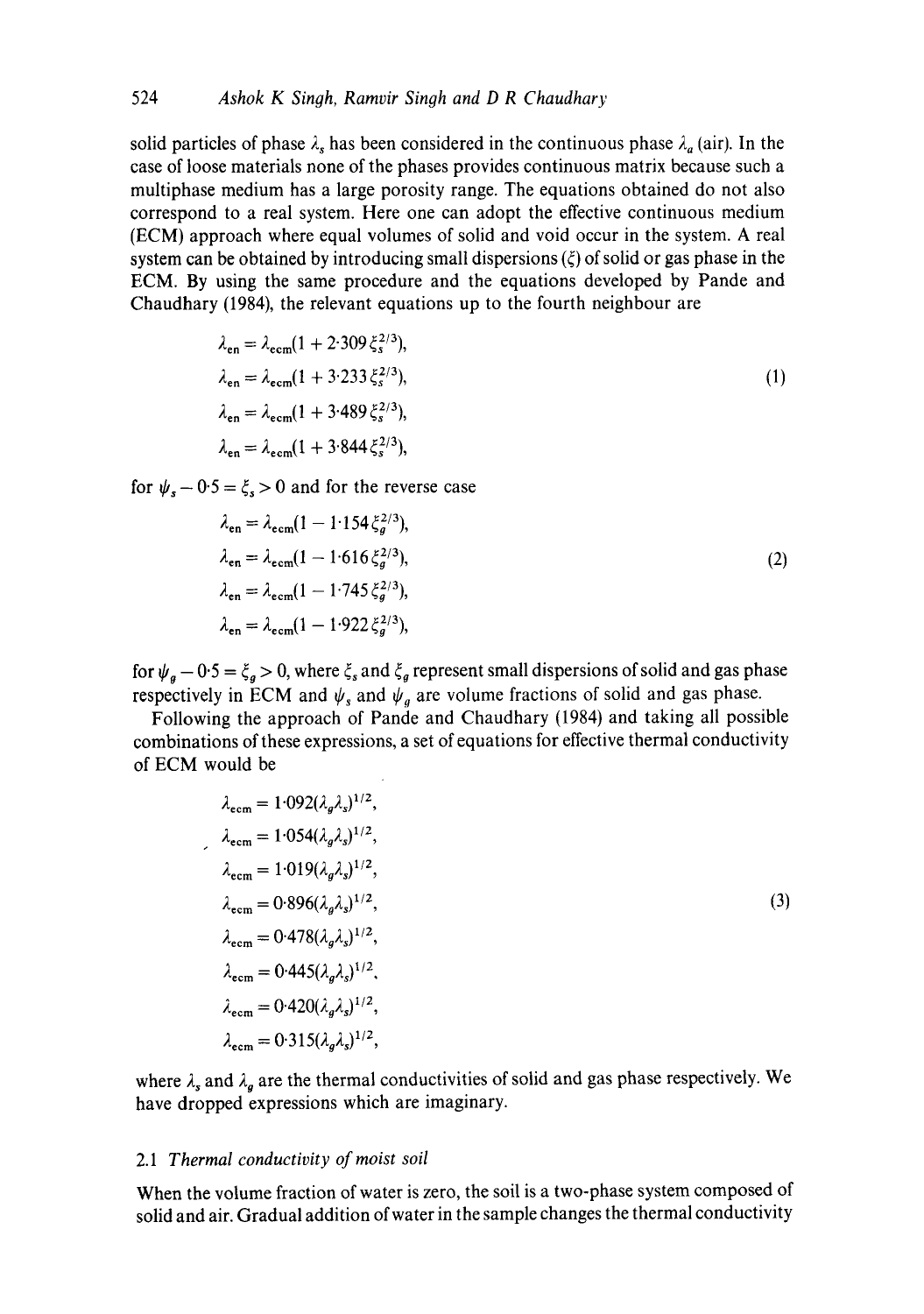of a phase other than the solid. This process may be considered similar to'the dispersion of water vapour in the continuous air medium. When the volume fraction of water is equal to the air phase, it means that the corresponding volume of air phase is completely replaced by water. The sample then is again a two-phase system composed of solid and water. Between these possibilities we have three phases: solid, air and water. When dispersion of water in the air is small, the thermal conductivity of moist air with in the pore will be (Beniwal *et al* 1985)

$$
\lambda_{\text{ma}} = \lambda_{\text{a}} \left[ 1 + 3.844 \left( \frac{\lambda_{\text{w}} - \lambda_{\text{a}}}{\lambda_{\text{w}} + 2\lambda_{\text{a}}} \right) \psi_{\text{ma}}^{2/3} \right],\tag{4}
$$

for  $0 < \psi_{\text{ma}} < 0.5$ .

At saturation the air is completely replaced and then  $\psi_{ma} \to \psi_w$  and  $\lambda_{ma} \to \lambda_w$ . When  $\psi_{\rm ma}$  lies between 0.5 and 1.0, the value of ETC of moist air is

$$
\lambda_{\text{ma}} = \lambda_{\text{w}} \left[ 1 + 3.844 \left( \frac{\lambda_{\text{a}} - \lambda_{\text{w}}}{\lambda_{\text{a}} + 2\lambda_{\text{w}}} \right) (1 - \psi_{\text{ma}}^{2/3}) \right],\tag{5}
$$

for  $0.5 < \psi_{\text{ma}} < 1.0$ .

If  $\psi_m$  be the volume fraction of moisture and  $\psi_a$  that of air, then  $\psi_{ma}$ , the volume fraction of moisture with respect to air, can be expressed as

$$
\psi_{\rm ma} = \llbracket \psi_{\rm m}/\psi_{\rm a} \rrbracket
$$

where  $\psi_m = (m/M) \psi_a$ . Here m and M represent the varying moisture content and moisture content at saturation, in weight percent, respectively.  $\lambda_a$  and  $\lambda_w$  i.e. thermal conductivity of air and water both depends on the temperature. These dependencies (De Vries 1974) are

and

$$
\lambda_{\rm w} = 0.55 + 2.34 \times 10^{-3} T - 1.1 \times 10^{-5} T^2
$$
  
\n
$$
\lambda_{\rm a} = 0.0237 + 6.41 \times 10^{-5} T
$$
 (6)

respectively. Here T is the temperature expressed in  $\degree$ C. On introducing above, one obtains the full description of the situation.

In soil, because of the large porosities none of the phases (solid, liquid and air) provides a continuous medium, the continuous medium that one may imagine is the ECM formed by equal volume fractions of two phases. By allowing a small dispersion of the solid or liquid or air phase in effective continuous medium one can generate the real system. When a solid phase with  $\psi_s > 0.5$ , we have a small dispersion of solid material which is  $\xi_s = \psi_s - 0.5$  in the ECM formed by moist air and solid phase. Then the ETC of moist soil will be

$$
\lambda_e = \lambda_{\text{ecm}} \left[ 1 + 3.844 \left( \frac{\lambda_s - \lambda_{\text{ecm}}}{\lambda_s + 2\lambda_{\text{ecm}}} \right) \xi_s^{2/3} \right]. \tag{7}
$$

Also, one may have expression for the case when  $\psi_s < 0.5$  by replacing  $\xi_s^{2/3}$  in (7) by (0.5  $-\psi_s$ )<sup>2/3</sup>.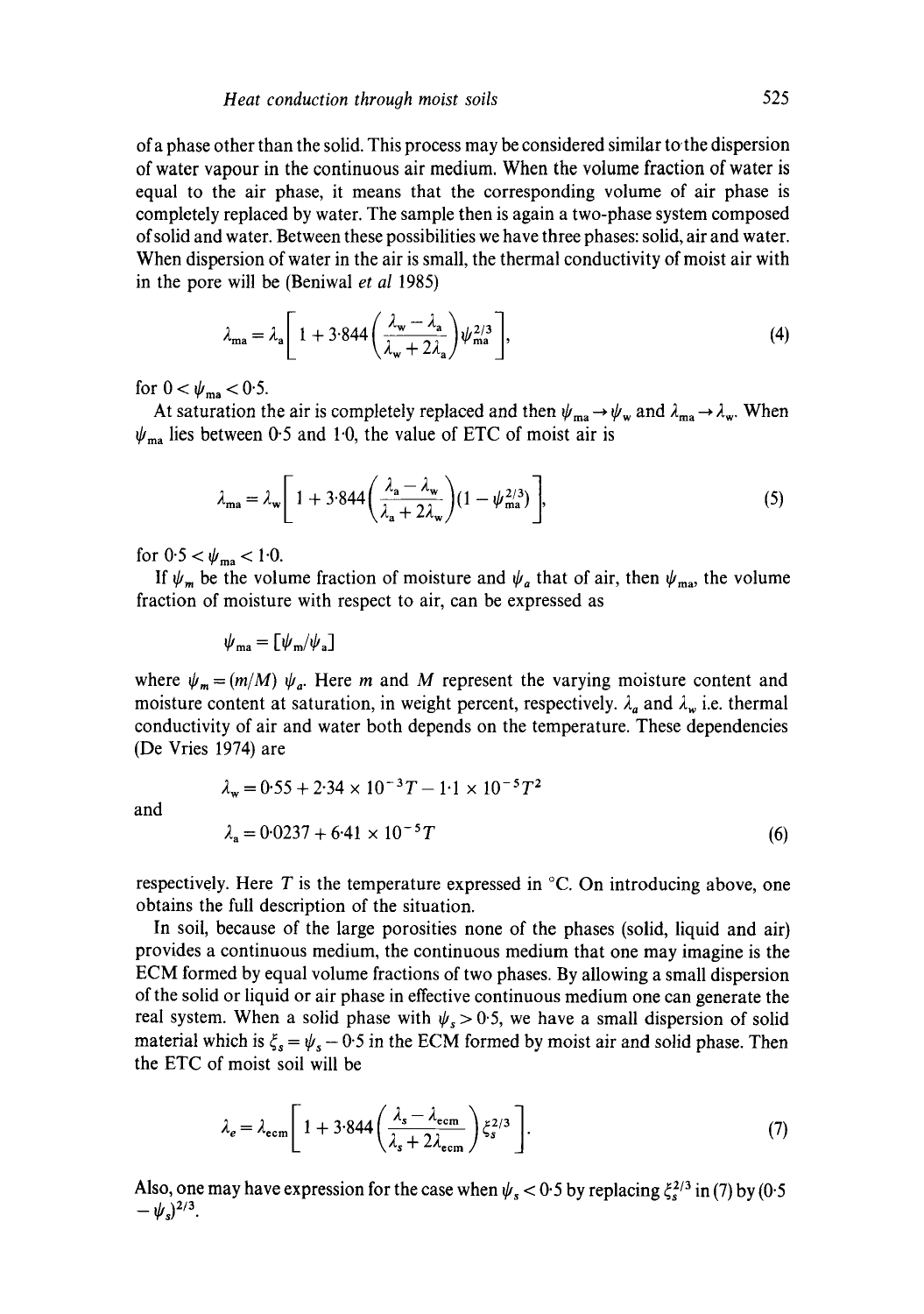## **3. Experimental measurements**

To test the validity of the expression developed, the ETC values of moist soil were measured by a dynamical method. The ETC of the soil in which a thermal probe was placed is calculated by the relation

$$
\lambda_e = \frac{Q}{4\pi(\theta_2 - \theta_1)} \ln(t_2/t_1),\tag{8}
$$

where Q is the power per unit length of heat source,  $\theta_2$  and  $\theta_1$  are two values of temperatures of the probe surface at times  $t_2$  and  $t_1$  respectively.

The experimental set-up consisted mainly of a sample container, a constant temperature bath and power and temperature measuring units. The sample container is a double-walled cylinder (inner diameter 7"5 cm) fabricated from copper sheet (figure 1).

The thermal probe was inserted along the central axis of a sample container having the soil. Water of constant temperature was then circulated through the double-walled sample container from a thermostat through rubber tubes. The circulation of water was continued for 5 to 6 hours to attain a uniform temperature in the whole system. At each established value, the power was imparted to the probe and the temperature-time ~ history of the sample was recorded by a digital microvoltmeter. The moisture content was measured by weighing representative amounts of sample before and after drying in an oven at  $110 + 5^{\circ}$ C for 24 hours. The difference between the mass of moist soil and dry soil provided a profile of the mass of liquid in the sample.

#### **4. Results and discussion**

The measured ETC values of each soil sample are reported in table 1. The calculated values of ETC of unsaturated and saturated samples at different temperatures are also given in table 1 along with estimated values using other models (Lichtnecker 1926; Brailsford and Major 1964). At different temperatures, the thermal conductivity of air



**Figure 1.** Experimental arrangement for the measurement of  $\lambda_e$  of the sample material.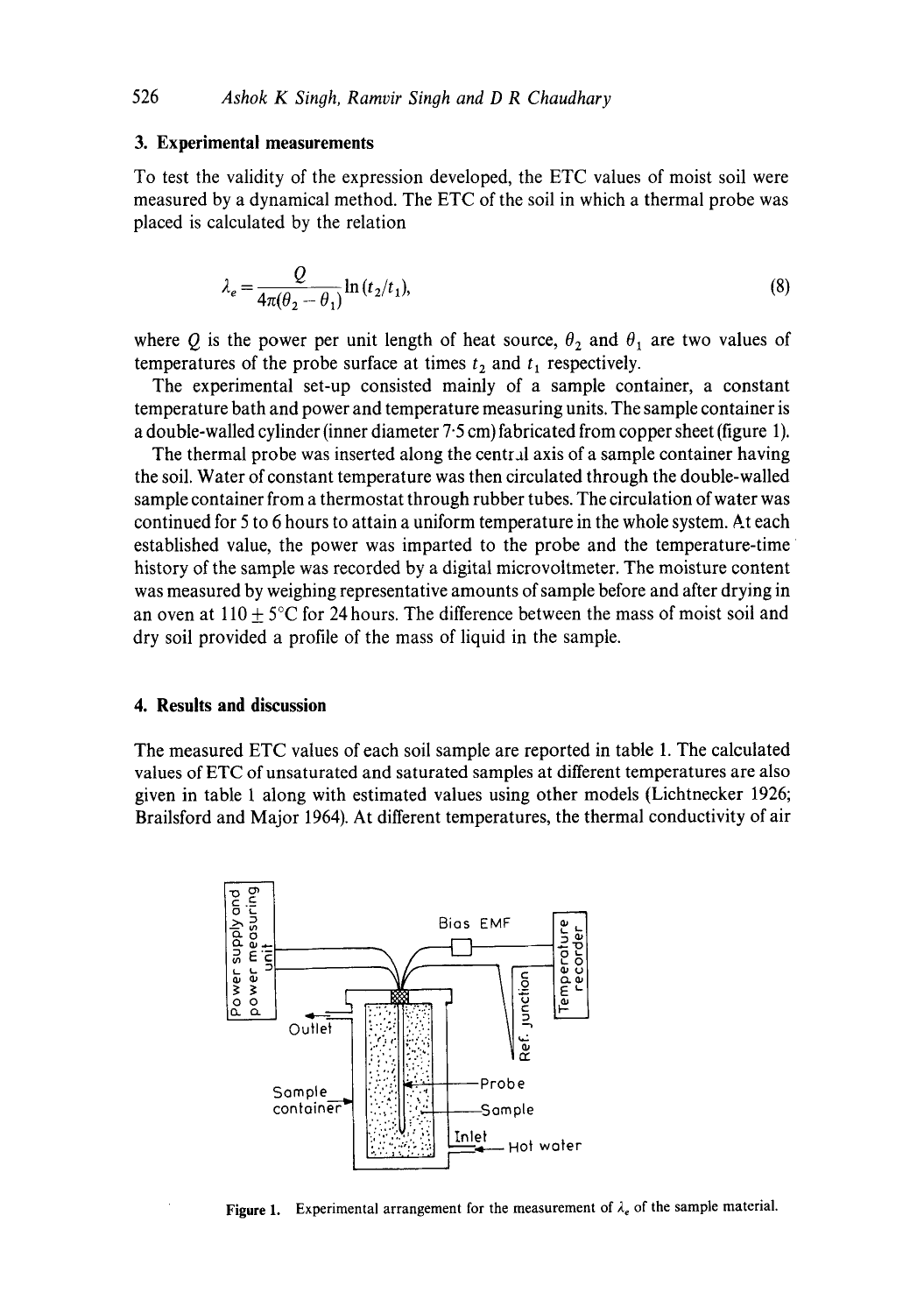| Moisture<br>content<br>by weight | $\lambda_e$<br>Experimental | $\lambda_e$<br>Present Model | $\lambda_e$<br>Lichtnecker's<br>Model | $\lambda_e$<br>Brailsford and<br>Major's Model |
|----------------------------------|-----------------------------|------------------------------|---------------------------------------|------------------------------------------------|
| At 30°C                          |                             |                              |                                       |                                                |
| 24.74                            | 1.959                       | 1.968                        | 1.537                                 | 1.986                                          |
| $17 - 72$                        | 1.266                       | 1.135                        | 1.030                                 | 1.885                                          |
| $10-40$                          | 1.050                       | 0.917                        | 0.679                                 | 1.782                                          |
| 6.43                             | 0.806                       | 0.813                        | 0.542                                 | 1.727                                          |
| 1.02                             | 0.244                       | 0.259                        | 0.398                                 | 1.642                                          |
| $\mathbf 0$                      | 0.209                       | 0.217                        | 0.375                                 | 1.639                                          |
| At $40^{\circ}$ C                |                             |                              |                                       |                                                |
| 24.50                            | 1.980                       | 1.951                        | 1.544                                 | 2.003                                          |
| 18.12                            | 1.417                       | 1.210                        | 1.077                                 | 1.909                                          |
| 13.50                            | 1.123                       | 0.971                        | 0.829                                 | 1.843                                          |
| 4.83                             | 0.864                       | 0.799                        | 0.508                                 | 1.721                                          |
| $1 - 03$                         | 0257                        | 0.256                        | 0.416                                 | 1.663                                          |
| $\bf{0}$                         | 0.218                       | 0.219                        | 0.387                                 | 1.649                                          |
| At $50^{\circ}$ C                |                             |                              |                                       |                                                |
| 24.19                            | 1.982                       | 1.924                        | 1.545                                 | 2.020                                          |
| 22.49                            | 1.699                       | 1.735                        | 1.406                                 | 1.994                                          |
| $14 - 77$                        | 1.202                       | 1.006                        | 0.914                                 | $1 - 881$                                      |
| 8.14                             | 1.021                       | 0.962                        | 0.631                                 | 1.785                                          |
| 2.31                             | 0.594                       | 0.656                        | 0.456                                 | 1.703                                          |
| 0.97                             | 0.260                       | 0.264                        | 0.423                                 | 1.684                                          |
| $\bf{0}$                         | 0.226                       | 0.228                        | 0.401                                 | 1.650                                          |
| At 60°C                          |                             |                              |                                       |                                                |
| 24.60                            | $2 - 033$                   | 1.960                        | 1.593                                 | 2.032                                          |
| 18.47                            | 1.455                       | 1.278                        | 1.133                                 | 1.938                                          |
| $10-23$                          | 1.205                       | 1.183                        | 0.716                                 | 1.815                                          |
| 4.042                            | 0.823                       | 0.763                        | 0.507                                 | 1.712                                          |
| 0                                | 0.238                       | 0.230                        | 0.405                                 | 1.665                                          |

**Table 1.** Thermal conductivity of moist soils  $(Wm^{-1}k^{-1})$  at different temperatures.

and water was calculated using (6). We have taken the thermal conductivity of solid phase independent of temperature in the range 30–60°C of value 3.35 Wm<sup>-1</sup>k<sup>-1</sup> (Singh *et a11987).* It is seen that the present theory gives values much better than the models of Brailsford and Major or Lichtnecker. The percentage error between the calculated and experimental results using the present model lie was  $0-17\%$ . The calculated results are even better in low and high content regions. The large variation is probably due to an uneven distribution of fluid phase in parts of the wet sample at different environment temperatures.

The values of  $\lambda_e$  of sand increase slowly as the percentage of water raised from zero to a certain specific value. A sharp rise is noticed as the percentage of water was further increased. This behaviour can be understood through soil-water interaction. At minor moisture values, the water molecules form films around soil particles. Although these films do not improve the thermal contact between solid particles, the increase in thermal conductivity here is due to adsorbed water.  $\lambda_e$  then increases sharply as the amount of water added fills the wedges in the sample.

Because of water vapour diffusion the value of  $\lambda_e$  of moist sand increases with